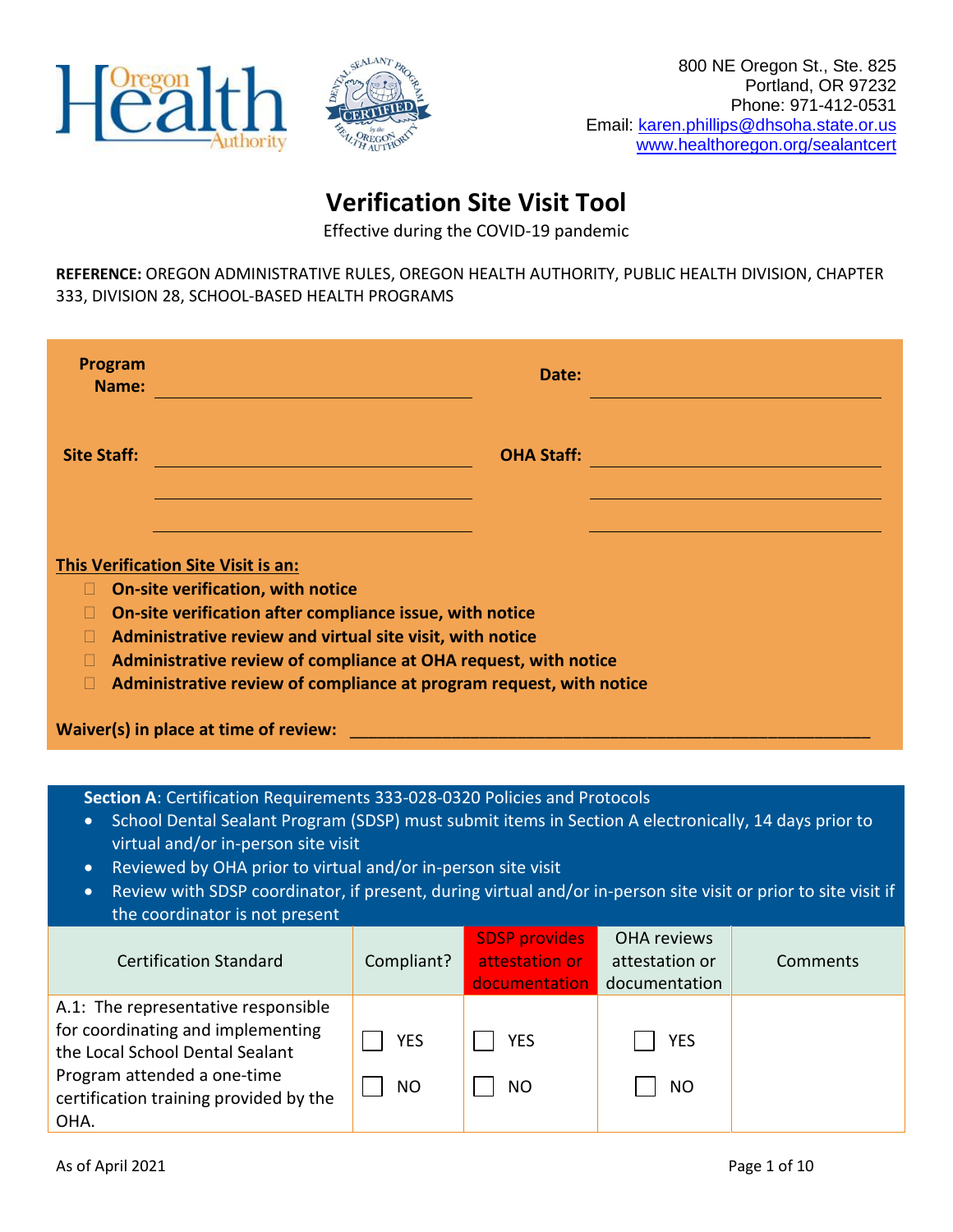| A.2: The Local School Dental Sealant<br>Program provided an annual clinical<br>training to all providers rendering<br>care within their scope of practice in<br>a school setting.<br><b>OHA Annual Clinical Training</b><br>$\Box$<br>Local Program's Clinical<br><b>Training</b><br>Agenda<br>$\circ$<br>Sign-in Sheet<br>$\circ$<br>Training Materials, if<br>$\circ$<br>available<br>How are hygienists new to the<br>$\Box$<br>outreach program trained<br>mid-school year? | <b>YES</b><br><b>NO</b> | <b>YES</b><br><b>NO</b> | <b>YES</b><br><b>NO</b> |                |
|---------------------------------------------------------------------------------------------------------------------------------------------------------------------------------------------------------------------------------------------------------------------------------------------------------------------------------------------------------------------------------------------------------------------------------------------------------------------------------|-------------------------|-------------------------|-------------------------|----------------|
| A.3: The program has contacted all                                                                                                                                                                                                                                                                                                                                                                                                                                              | <b>YES</b>              | <b>YES</b>              | <b>YES</b>              | Name of CCO/s: |
| the Coordinated Care Organizations<br>(CCOs) operating in the community.                                                                                                                                                                                                                                                                                                                                                                                                        | <b>NO</b>               | <b>NO</b>               | <b>NO</b>               |                |
| A.4: Program forms:<br>Permission form<br>$\Box$<br>Privacy practices<br>$\Box$<br>Fact sheet<br>$\Box$<br>Student results<br>$\Box$<br>Clinical screening sheet<br>$\Box$                                                                                                                                                                                                                                                                                                      | <b>YES</b><br><b>NO</b> | <b>YES</b><br><b>NO</b> | <b>YES</b><br><b>NO</b> |                |
| A. 5: Program policies:<br>Infection control<br>$\Box$<br>Annual retention<br>$\Box$<br>When staff become ill while at<br>П<br>a school                                                                                                                                                                                                                                                                                                                                         | <b>YES</b><br><b>NO</b> | <b>YES</b><br><b>NO</b> | <b>YES</b><br><b>NO</b> |                |
| A.6: The program enters all Medicaid<br>encounters into the Medicaid system.                                                                                                                                                                                                                                                                                                                                                                                                    | <b>YES</b><br><b>NO</b> | <b>YES</b><br><b>NO</b> | <b>YES</b><br><b>NO</b> |                |
| A.7: The program first focuses on<br>elementary and middle schools with<br>40% or greater National School Lunch<br>Program levels.                                                                                                                                                                                                                                                                                                                                              | <b>YES</b><br><b>NO</b> | <b>YES</b><br><b>NO</b> | <b>YES</b><br><b>NO</b> |                |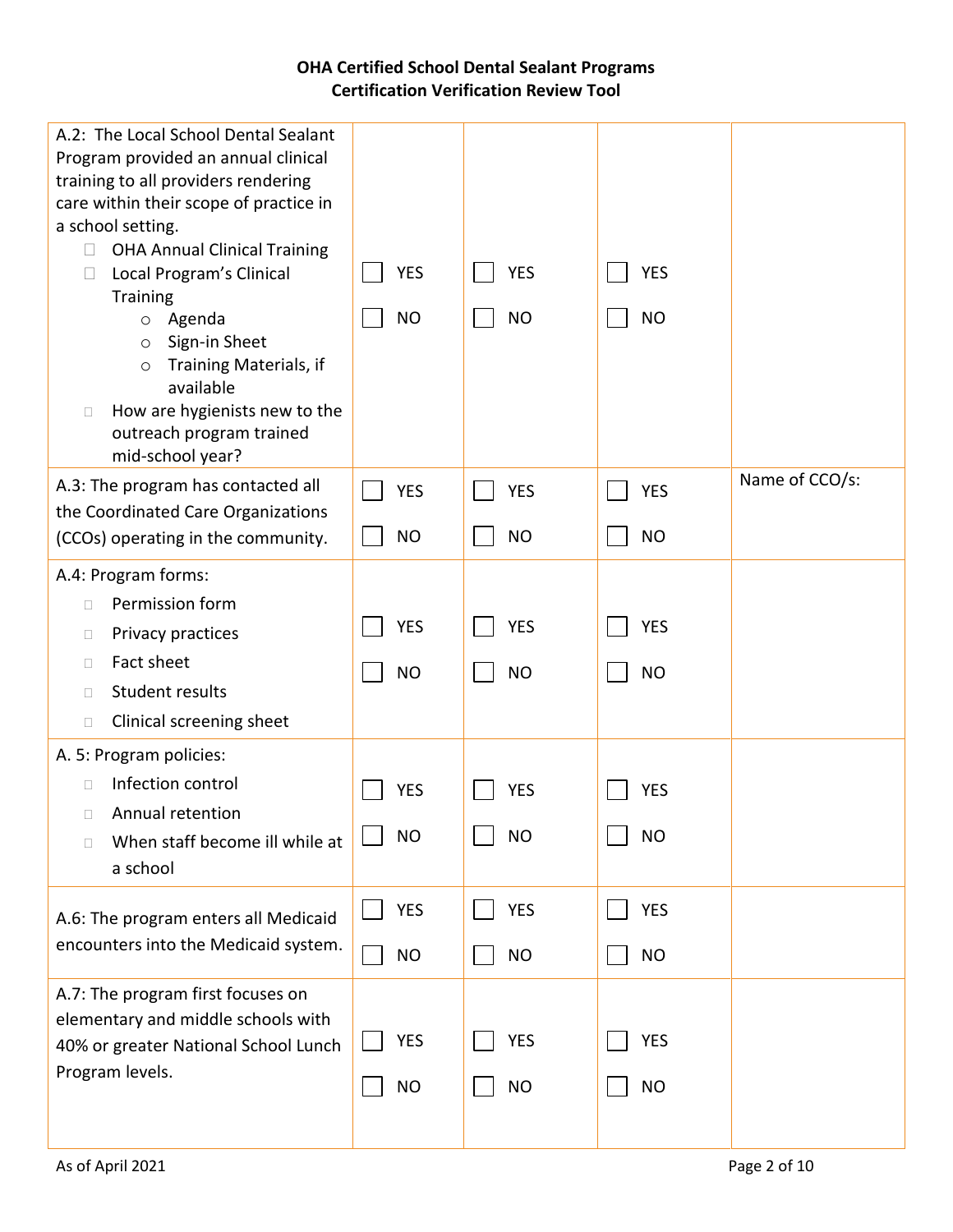| A.8: The program offers, at a<br>minimum, dental sealant services to<br>all students regardless of insurance<br>status, race, ethnicity or socio-<br>economic status in these grade levels.<br>(a) Elementary school students in first<br>and second grades or second and<br>third grades<br>(b) Middle school students in sixth<br>and seventh grades or seventh and<br>eighth grades | <b>YES</b><br><b>NO</b>                      | <b>YES</b><br><b>NO</b> | <b>YES</b><br><b>NO</b> | Grades:<br>П<br>К<br>1<br>$\Box$<br>2<br>$\mathbf{L}$<br>3<br>4<br>5<br>6<br>$\overline{7}$<br>$\mathbf{L}$<br>8<br>$\Box$<br>9<br>П<br>10<br>11<br>П<br>12 |
|----------------------------------------------------------------------------------------------------------------------------------------------------------------------------------------------------------------------------------------------------------------------------------------------------------------------------------------------------------------------------------------|----------------------------------------------|-------------------------|-------------------------|-------------------------------------------------------------------------------------------------------------------------------------------------------------|
| A.9: Program has reviewed and<br>confirmed their master list of schools<br>served for this school year.                                                                                                                                                                                                                                                                                | <b>YES</b><br><b>NO</b>                      | <b>YES</b><br><b>NO</b> | <b>YES</b><br><b>NO</b> |                                                                                                                                                             |
| A.10: Program has a plan to improve<br>parent/guardian "yes" permission<br>return rates.<br>Briefly describe this plan.                                                                                                                                                                                                                                                                | <b>YES</b><br><b>NO</b>                      | <b>YES</b><br><b>NO</b> | <b>YES</b><br><b>NO</b> |                                                                                                                                                             |
| A.11: All program staff have been<br>trained on HIPAA and FERPA policies<br>and procedures.<br>HIPAA: (45CFR part 164.530(b)(1))                                                                                                                                                                                                                                                       | <b>YES</b><br><b>NO</b>                      | <b>YES</b><br><b>NO</b> | <b>YES</b><br><b>NO</b> |                                                                                                                                                             |
| A:12: All program staff are screened<br>for COVID-19 symptoms prior to<br>reporting for work.                                                                                                                                                                                                                                                                                          | <b>YES</b><br><b>NO</b>                      | <b>YES</b><br><b>NO</b> | <b>YES</b><br><b>NO</b> |                                                                                                                                                             |
| A.13: The program has an OHA<br>approved plan to use the two-handed<br>technique for COVID-19 modified<br>glass ionomer sealant placement<br>technique in elementary schools                                                                                                                                                                                                           | <b>YES</b><br><b>NO</b><br>Not<br>Applicable | <b>YES</b><br><b>NO</b> | <b>YES</b><br><b>NO</b> |                                                                                                                                                             |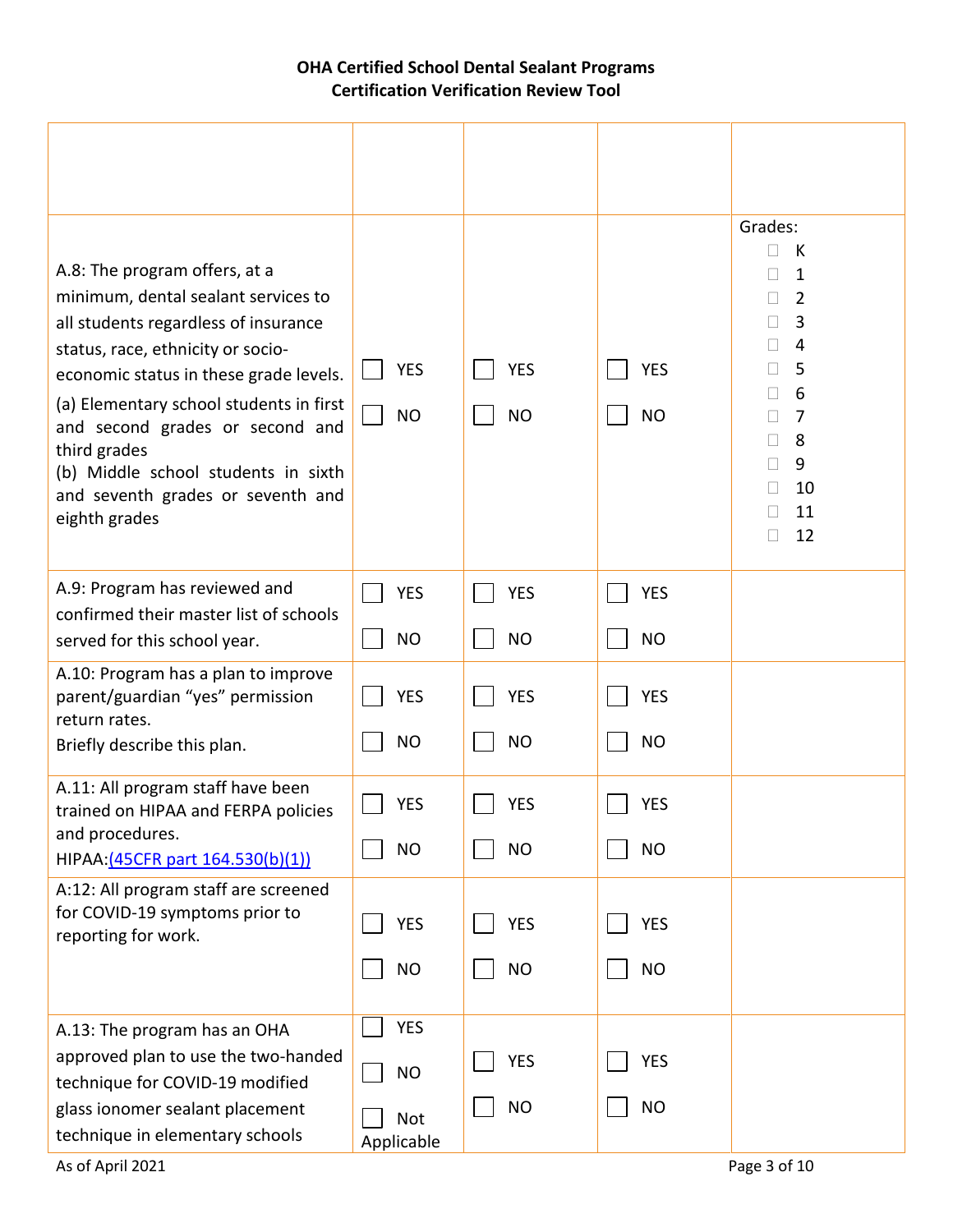| Sealant material<br>П                                                                                                                                                                                                                                                                                              |                         |                                                       |          |  |
|--------------------------------------------------------------------------------------------------------------------------------------------------------------------------------------------------------------------------------------------------------------------------------------------------------------------|-------------------------|-------------------------------------------------------|----------|--|
| Technique approved<br>□                                                                                                                                                                                                                                                                                            |                         |                                                       |          |  |
| Isolation device approved<br>$\Box$                                                                                                                                                                                                                                                                                |                         |                                                       |          |  |
|                                                                                                                                                                                                                                                                                                                    |                         | Section B: School Operations (To be completed by OHA) |          |  |
| <b>Certification Standard</b>                                                                                                                                                                                                                                                                                      | Compliant?              |                                                       | Comments |  |
| B.1: All program staff wear face<br>coverings at all times in the school<br>setting except when eating and<br>drinking.                                                                                                                                                                                            | <b>YES</b><br><b>NO</b> |                                                       |          |  |
|                                                                                                                                                                                                                                                                                                                    |                         |                                                       |          |  |
| B.2: All program staff are maintaining<br>at least 6ft. physical distance<br>between program staff, students and<br>school staff whenever possible.                                                                                                                                                                | <b>YES</b><br><b>NO</b> |                                                       |          |  |
| B.3: Screenings-<br>Screenings are completed<br>$\Box$<br>with single students or in<br>small groups (student cohorts)<br>and maintain physical<br>distance.                                                                                                                                                       | <b>YES</b><br><b>NO</b> |                                                       |          |  |
| <b>B.4: Student Health:</b><br>Students who receive a dental<br>$\Box$<br>sealant have a temperature<br><100.0 noted in their record<br>Medical History is included on<br>$\Box$<br>the permission form<br>EPDH reviews permission<br>form<br>"Yes" consent<br>$\circ$<br><b>Medical considerations</b><br>$\circ$ | <b>YES</b><br><b>NO</b> |                                                       |          |  |
| <b>B.5: Student flow</b><br>Only one student is in the<br>$\Box$<br>clinical service area at a time<br>Out of class time is minimized<br>П<br>for all students<br>Demands on school staff are<br>$\Box$<br>limited                                                                                                 | <b>YES</b><br><b>NO</b> |                                                       |          |  |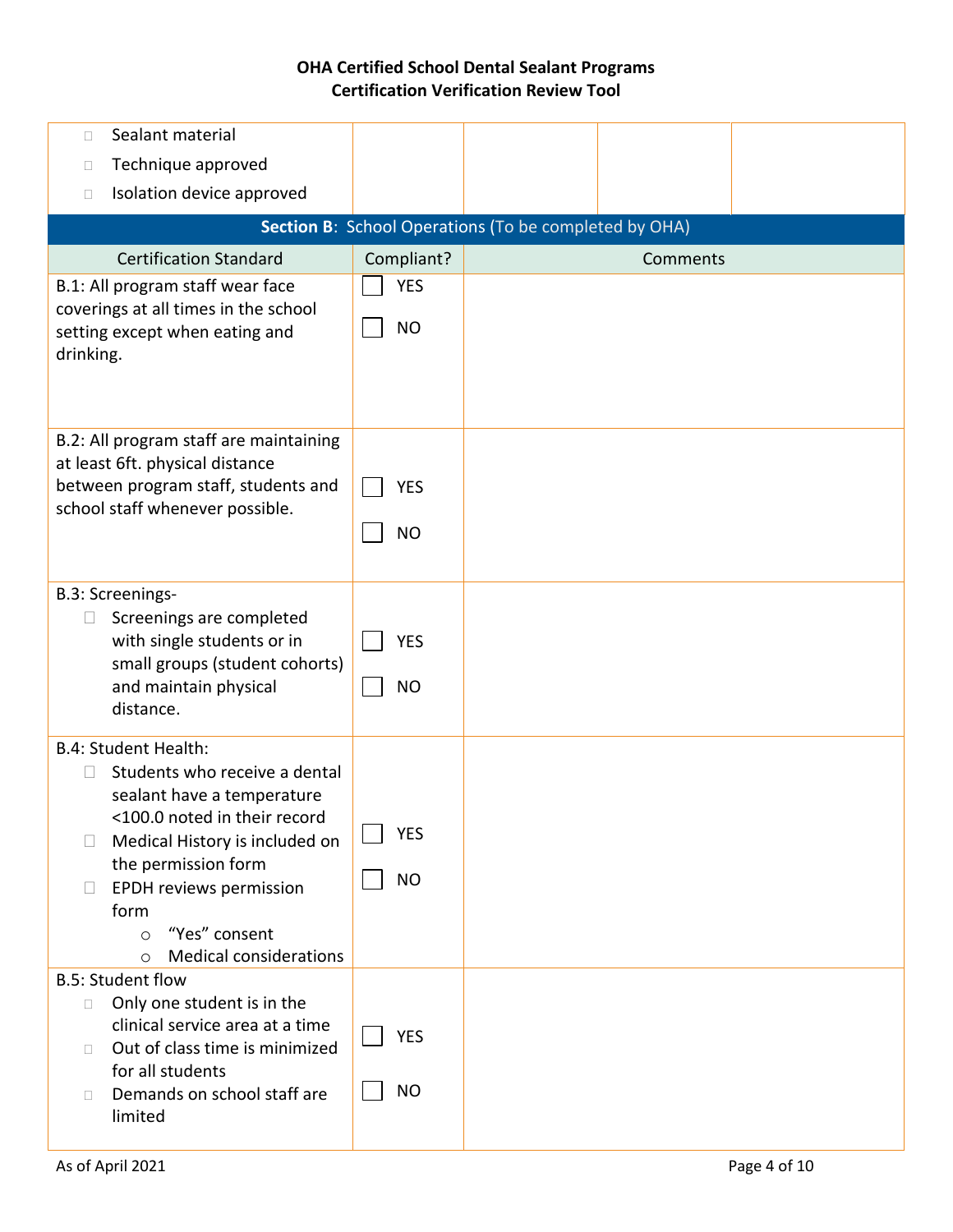| Section C: Certification Requirements 333-028-0320 Clinical Standards (To be completed by OHA)                                                                                                                                                                                                                                                                                                                                                                                                    |                         |          |  |
|---------------------------------------------------------------------------------------------------------------------------------------------------------------------------------------------------------------------------------------------------------------------------------------------------------------------------------------------------------------------------------------------------------------------------------------------------------------------------------------------------|-------------------------|----------|--|
| <b>Certification Standard</b>                                                                                                                                                                                                                                                                                                                                                                                                                                                                     | Compliant?              | Comments |  |
| C.1: Licensure<br>a. Scope of practice laws are<br>followed.<br><b>EPDH</b><br>П.<br><b>RDH</b><br>П<br><b>DA-Sealant Certificate</b><br>□<br>DA<br>$\Box$<br>b. Current Oregon Dental<br>Hygiene License is visible just<br>outside of clinical treatment<br>area.                                                                                                                                                                                                                               | <b>YES</b><br><b>NO</b> |          |  |
| C.2: A Local School Dental Sealant<br>Program must adhere to these<br>standards for school dental sealant<br>programs:<br>Dental equipment is used<br>$\Box$<br>on school grounds during<br>normal course instruction<br>hours.<br>Compressor must<br>$\circ$<br>be used for AGPs<br>The four-handed<br>$\Box$<br>technique is used to apply<br>sealants in elementary<br>schools.<br>The four-handed<br>$\Box$<br>technique with high<br>evacuation suction is used<br>with AGPs for all grades. | <b>YES</b><br><b>NO</b> |          |  |
| C.3: Sealant materials<br>Resin<br>$\mathbf{L}$<br>$< 10\%$ fill<br>$\circ$<br>Glass Ionomer<br>$\Box$<br><b>COVID Modified</b><br>$\Omega$<br>Technique<br><b>COVID Non-modified</b><br>$\bigcirc$<br>Technique<br><b>Both Resin and Glass Ionomer</b>                                                                                                                                                                                                                                           | <b>YES</b><br><b>NO</b> |          |  |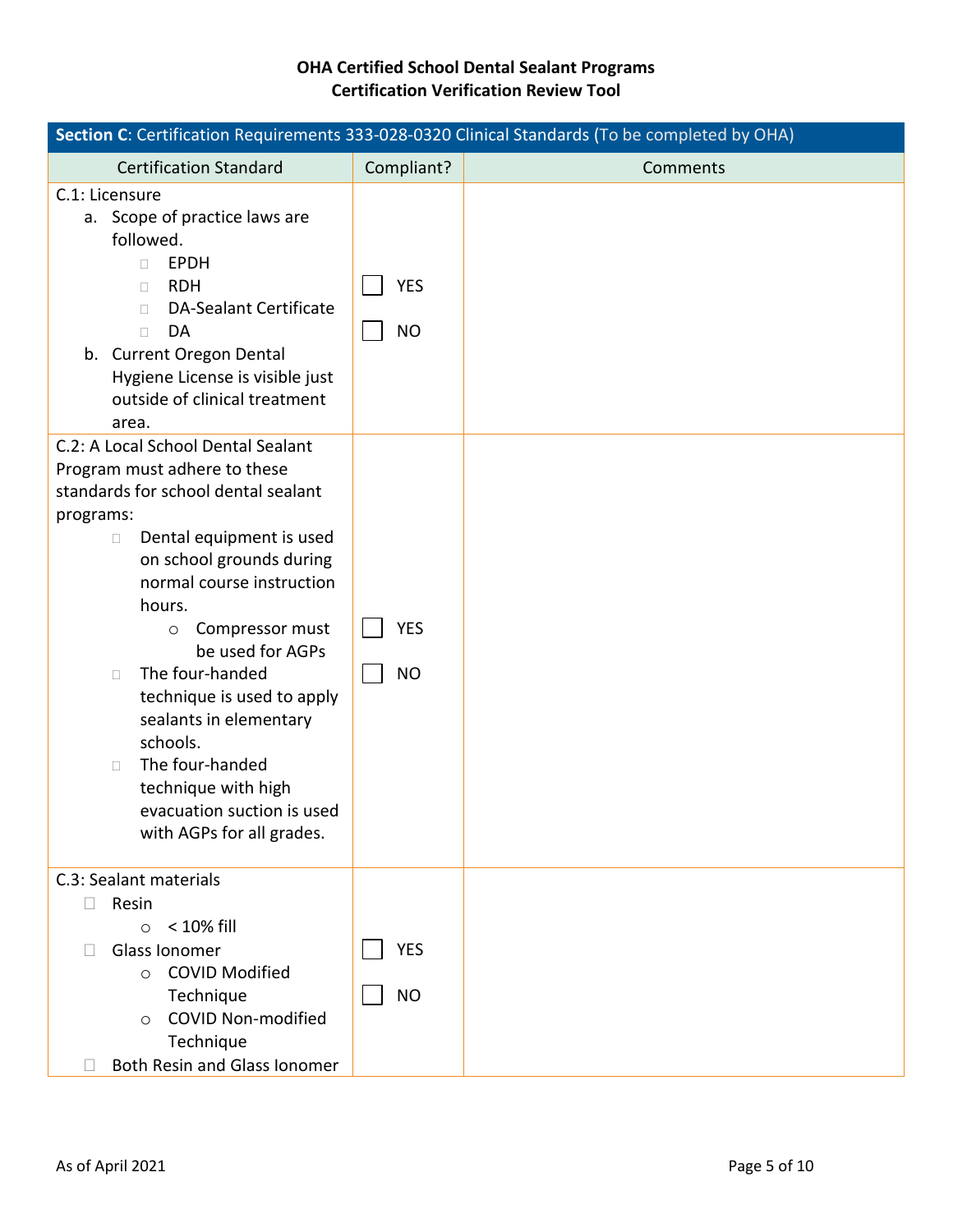|        | C.3.a: Sealant placement technique- |            |  |
|--------|-------------------------------------|------------|--|
| Resin  |                                     |            |  |
| $\Box$ | Compressor rinse and high-          |            |  |
|        | evacuation suction                  |            |  |
|        |                                     |            |  |
|        | capabilities are available to       |            |  |
|        | use.                                |            |  |
| u.     | High-evacuation suction is          |            |  |
|        | used with AGPs.                     |            |  |
| $\Box$ | Four-handed technique is            |            |  |
|        | used with AGPs.                     |            |  |
| $\Box$ | The tooth is thoroughly             |            |  |
|        | cleaned prior to etching.           | <b>YES</b> |  |
|        |                                     |            |  |
| $\Box$ | The tooth is rinsed and             | <b>NO</b>  |  |
|        | thoroughly dried before             |            |  |
|        | etchant.                            |            |  |
| $\Box$ | Isolation is adequate               |            |  |
|        | throughout the entire               |            |  |
|        | procedure.                          |            |  |
| $\Box$ | The resin sealant is evaluated      |            |  |
|        | with an explorer before             |            |  |
|        | student dismissal.                  |            |  |
| П      | The residual BPA removed            |            |  |
|        | after resin sealant placement.      |            |  |
|        |                                     |            |  |
|        | C.3.b: Sealant placement technique- |            |  |
|        | Glass Ionomer non-modified          |            |  |
|        |                                     |            |  |
| $\Box$ | Compressor rinse and high           |            |  |
|        | evacuation suction                  |            |  |
|        | capabilities are available on-      |            |  |
|        | site to use.                        |            |  |
|        | High-evacuation suction is          |            |  |
|        | used.                               | <b>YES</b> |  |
| $\Box$ | Four-handed technique is            |            |  |
|        | used for all grades.                | <b>NO</b>  |  |
| Н      | The tooth cleaned before            |            |  |
|        | cavity conditioner.                 | <b>Not</b> |  |
| $\Box$ | The tooth is rinsed and slightly    | Applicable |  |
|        | dried before cavity                 |            |  |
|        | conditioner is applied.             |            |  |
| $\Box$ | The cavity conditioner              |            |  |
|        |                                     |            |  |
|        | removed.                            |            |  |
| $\Box$ | The tooth is only slightly dried    |            |  |
|        | to apply sealant.                   |            |  |
|        | There is a material set time        |            |  |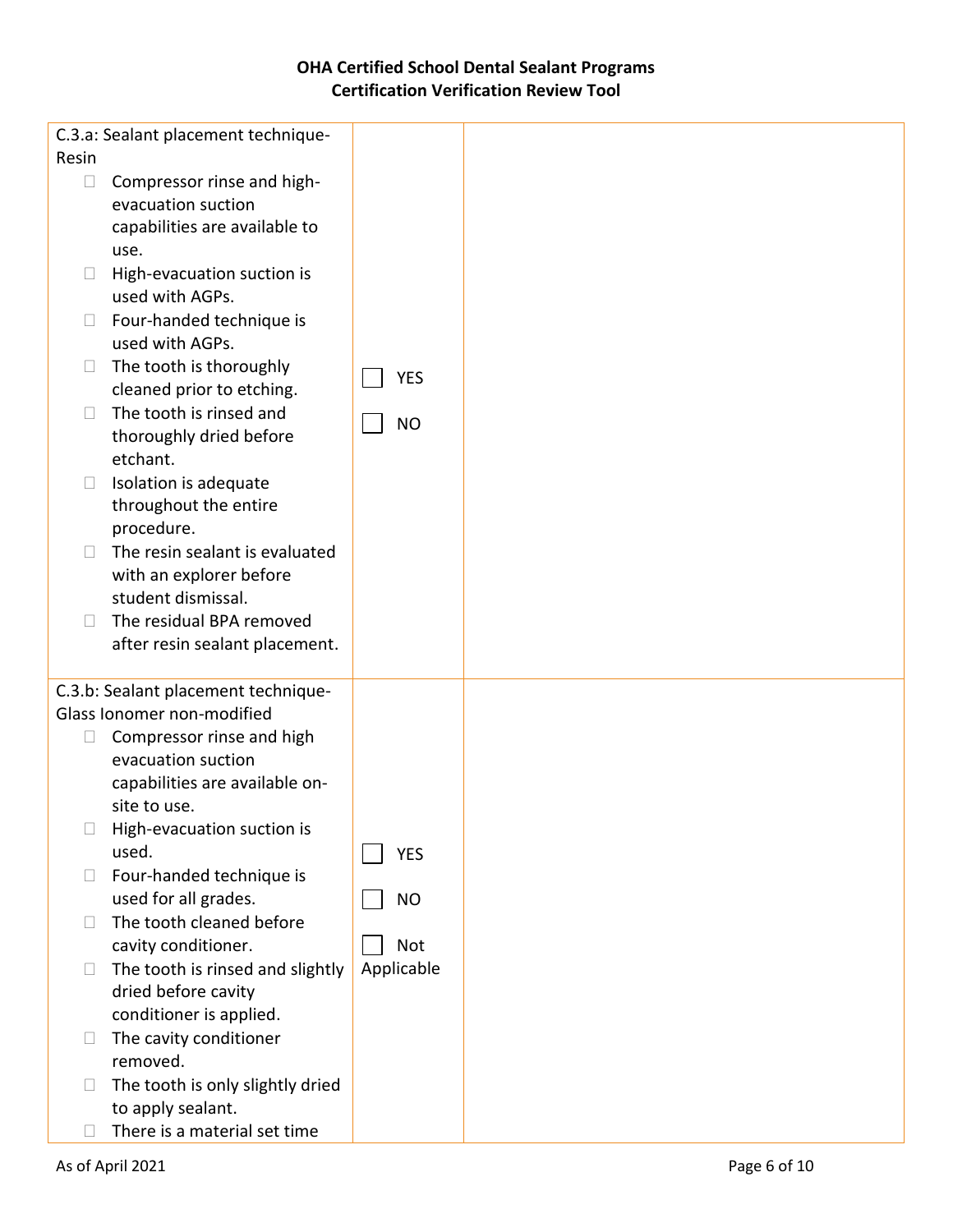| <b>Section D: Infection Control Protocols (To be completed by OHA)</b>                   |            |          |  |  |
|------------------------------------------------------------------------------------------|------------|----------|--|--|
| <b>Certification Standard</b>                                                            | Compliant? | Comments |  |  |
| D.1: Infection control observed<br>Virtual                                               | <b>YES</b> |          |  |  |
| In-person<br>П                                                                           | <b>NO</b>  |          |  |  |
| D.2: Infection control guidelines                                                        |            |          |  |  |
| established in OAR 818-012-0040, the                                                     |            |          |  |  |
| <b>CDC</b> Infection Prevention Practices                                                |            |          |  |  |
| the OHA Guidance on Resumption of                                                        |            |          |  |  |
| Dental Services in School Settings and                                                   |            |          |  |  |
| <b>OHA Guidance for Certified School</b>                                                 |            |          |  |  |
| Dental Sealant Programs are being                                                        |            |          |  |  |
| followed.                                                                                | <b>YES</b> |          |  |  |
| The program has a written<br>$\Box$<br>infection control program and<br>evaluation plan. | <b>NO</b>  |          |  |  |
| <b>Infection Control Coordinator</b><br>П<br>designated                                  |            |          |  |  |
| Program staff adhere to<br>$\Box$<br>standard precaution hand                            |            |          |  |  |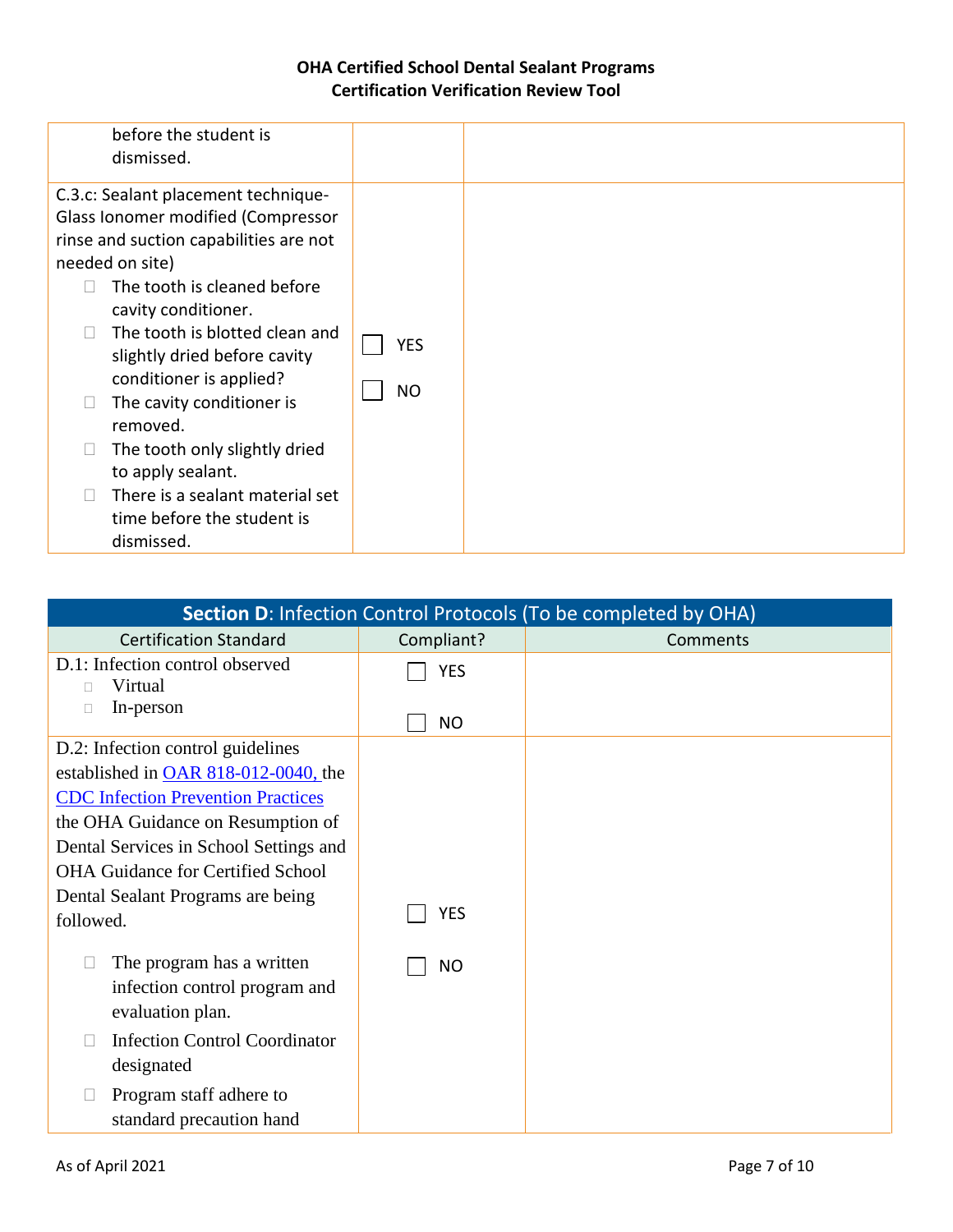|        |                                                                                                                                      |            | Section D: Infection Control Protocols (To be completed by OHA) |
|--------|--------------------------------------------------------------------------------------------------------------------------------------|------------|-----------------------------------------------------------------|
|        | <b>Certification Standard</b>                                                                                                        | Compliant? | Comments                                                        |
|        | hygiene.<br>There is adequate soap,<br>$\circ$<br>paper towels/dryer,<br>water, alcohol-based<br>hand rubs                           |            |                                                                 |
|        | Clinicians wear proper PPE for<br>patient contact and infection<br>control.                                                          |            |                                                                 |
|        | N95 or equivalent and<br>$\circ$<br>face shield for AGP.<br>Level 2 or 3 mask and<br>face shield for<br>screenings and non-<br>AGPs. |            |                                                                 |
|        | Gown<br>$\circ$                                                                                                                      |            |                                                                 |
|        | Gloves<br>$\circ$                                                                                                                    |            |                                                                 |
|        | Eyewear that fits close<br>$\circ$<br>to the face                                                                                    |            |                                                                 |
|        | Utility gloves for<br>$\circ$<br>cleaning or transferring<br>sharps                                                                  |            |                                                                 |
|        | The program uses an ultrasonic<br>or enzymatic soak solution to<br>soak reusable instruments prior<br>to sterilization.              |            |                                                                 |
|        | If a compressor is onsite, the<br>program cleans and purges the<br>waterlines according to the<br>manufacturer guidelines.           |            |                                                                 |
| $\Box$ | Clinicians are handling, storing<br>and transporting sharps in a<br>puncture resistant container.                                    |            |                                                                 |
| $\Box$ | The program/clinician<br>maintains sterilization<br>monitoring for the current<br>calendar year and two<br>preceding years.          |            |                                                                 |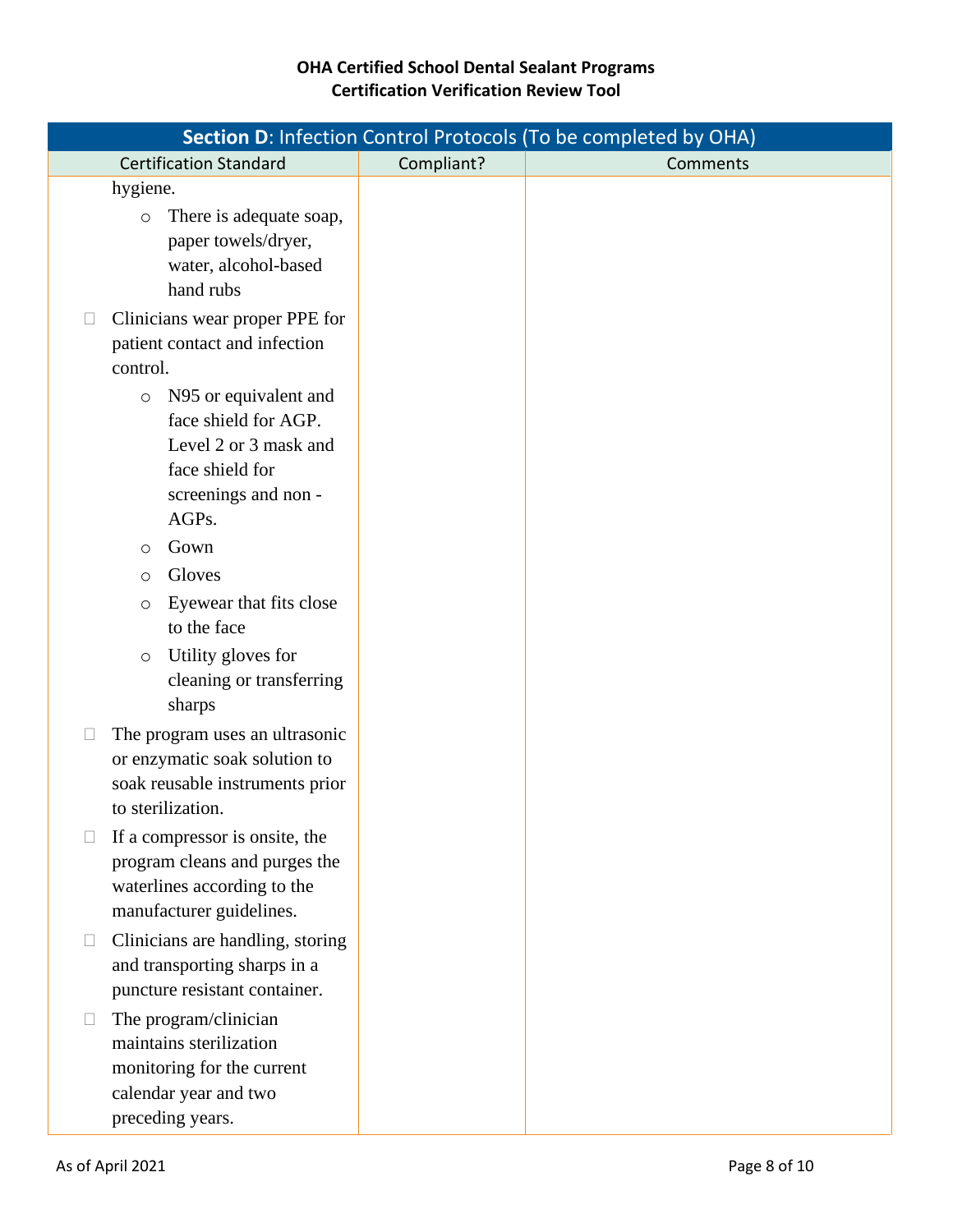| Section D: Infection Control Protocols (To be completed by OHA)                                                                                                                                                  |                         |          |  |  |
|------------------------------------------------------------------------------------------------------------------------------------------------------------------------------------------------------------------|-------------------------|----------|--|--|
| <b>Certification Standard</b>                                                                                                                                                                                    | Compliant?              | Comments |  |  |
| The program has a written<br>infection control evaluation<br>plan.                                                                                                                                               |                         |          |  |  |
| D.4: Are Safety Data Sheets (SDS)<br>readily accessible?<br>Are primary and secondary containers<br>labeled?                                                                                                     | <b>YES</b><br><b>NO</b> |          |  |  |
| D.5: Biomonitoring, indicator strips,<br>solutions, reagents (sealant<br>disinfectants), etc. are not expired.<br>Date opened is clearly labeled, when<br>applicable.                                            | <b>YES</b><br><b>NO</b> |          |  |  |
| D.6: Which method of sterilization,<br>cleaning and disinfection are being<br>used for patient care items?<br>Clean and disinfect<br>$\Box$<br>Clean, disinfect and barriers<br>$\Box$<br>Disinfect and barriers | <b>YES</b><br><b>NO</b> |          |  |  |
| D.7: Which method of sterilization,<br>cleaning and disinfection are being<br>used for environmental surfaces?<br>Clean and disinfect<br>П.<br>Clean, disinfect and<br>П<br>barriers                             | <b>YES</b><br><b>NO</b> |          |  |  |
| Disinfect and barriers<br>п                                                                                                                                                                                      |                         |          |  |  |

| <b>Section E:</b> Equipment and supplies (To be completed by OHA)                                             |                       |                                                                                                                  |  |
|---------------------------------------------------------------------------------------------------------------|-----------------------|------------------------------------------------------------------------------------------------------------------|--|
| <b>Certification Standard</b>                                                                                 | Compliant?            | Comments                                                                                                         |  |
| E.1: Equipment and supplies are<br>maintained and calibrated per<br>manufacturer and/or agency<br>guidelines. | YES<br>N <sub>O</sub> | Examples may include:<br>Cure light<br>Thermometer<br>Compressor/s<br>Sharps containers; available, not overfull |  |